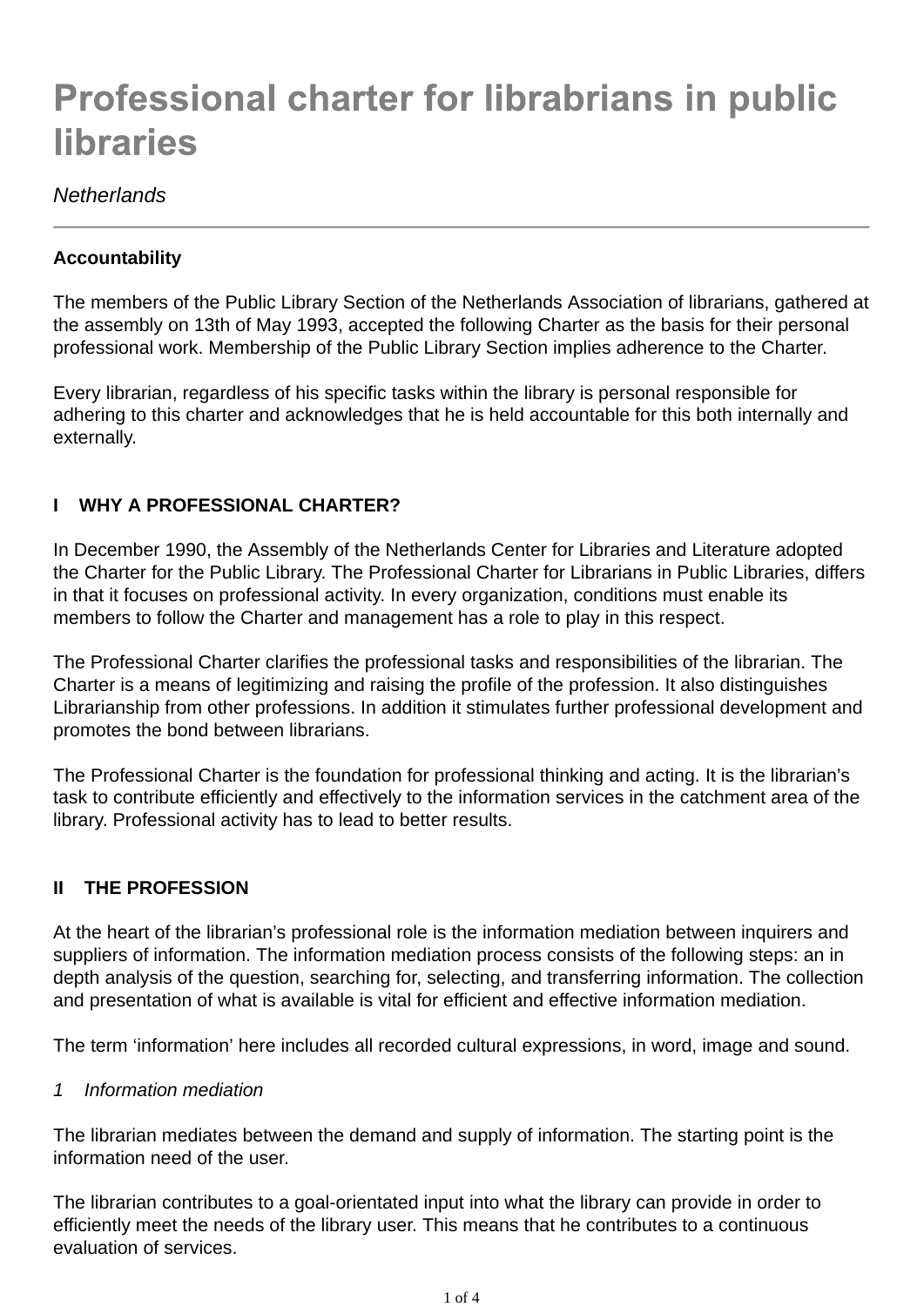The librarian is not passive, but acts proactively, teaching users how to use information and stimulating information use. This is especially important in cases where the user has no clear expectation of the service to be delivered and is not able to adequately formulate his question.

#### *2 Collection and presentation*

The librarian builds up a collection and preserves it, according to the information and media needs of users, and the role of the library within the community.

In addition to the library's own collection, the librarian consults and makes use of collections of other information supplying institutions and libraries.

The librarian takes care to provide a guide of what his collection has to offer to its users. He presents the collection in a way that matches how users ask for and seek information.

# **III EDUCATION, KNOWLEDGE AND SKILLS**

Librarians in public libraries have received an education specific to their profession and keep their professional knowledge and other relevant knowledge up to date.

*3 Professional competence*

The librarian has specific knowledge and skills in the following areas:

- a. Information production and information sources (in printed, audio-visual and digitized forms);
- b. Information needs and information-seeking behavior;
- c. Presentation, including making information accessible;
- d. Analysis of queries;
- e. Retrieval techniques;
- f. Organizational and administrative processes;
- g. Communication with users and professional colleagues.

## *4 Other relevant knowledge and skills*

 The librarian is able to formulate policy goals with respect to information mediation, acquisition, and presentation, and to present these goals in a creative way with activities that promote reading and the use of information.

 The librarian possesses a broad social interest and pays attention to regional and local concerns. He follows new developments, through professional literature, study meetings, courses and other information sources.

## **IV RESPONSIBILITIES OF THE LIBRARIAN AND CONDITIONS FOR PROFESSIONAL WORK**

## *5 Responsibilities*

 The librarian has the freedom to act in his professional work according to own judgement. He is aware of his responsibilities with regard to library users, colleagues, the organization, the profession and society.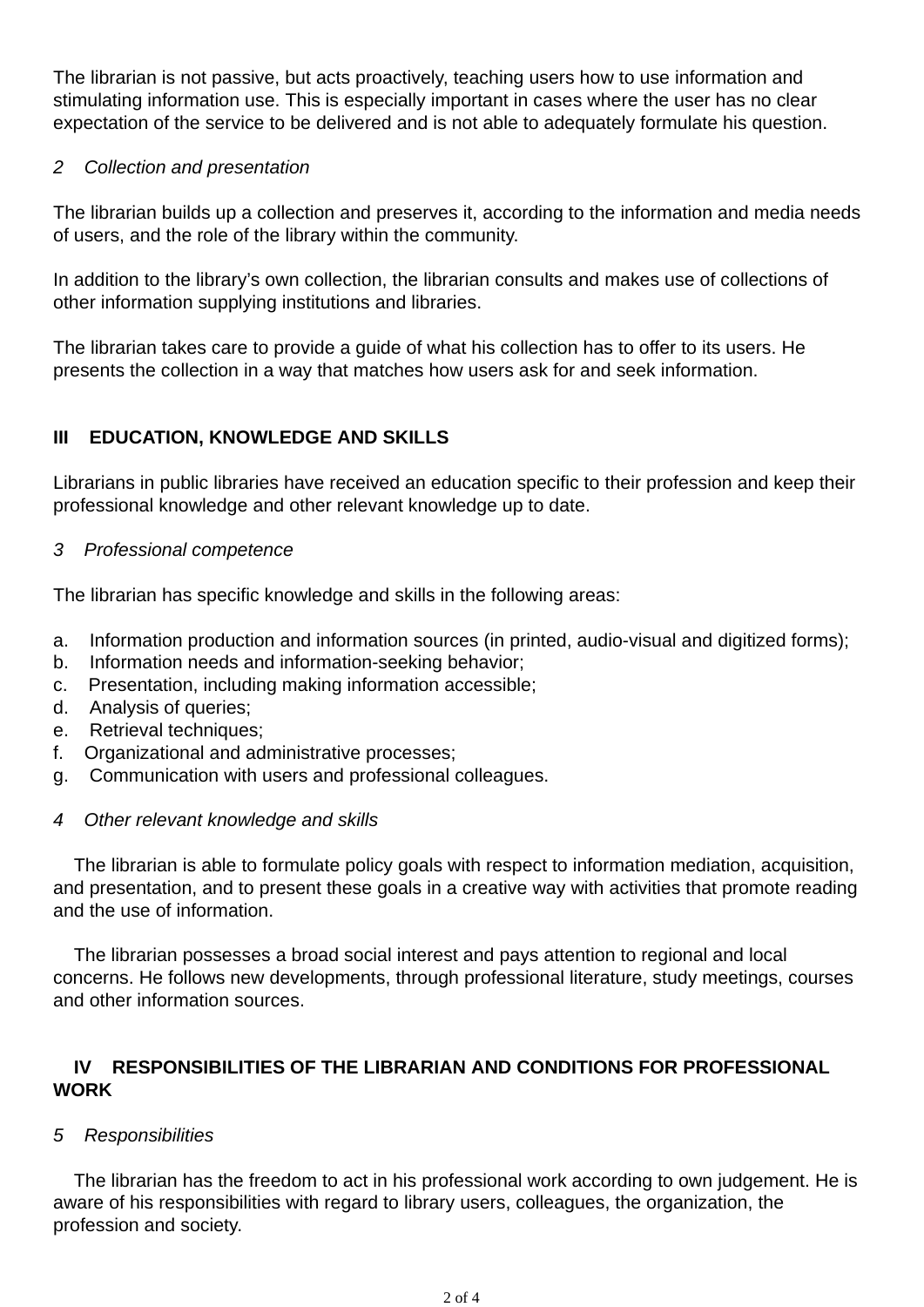In the execution of his tasks, the librarian acts in a professionally accountable way. Negligence and carelessness in his tasks is contrary to his duties, in terms of both the library users and the organization in which he works. The librarian points out the negative impact on the reputation of the profession, to colleagues who behave negligently or carelessly.

# *6 Free flow of information*

The librarian respects the right of every individual to free and equal access to information. He promotes the free flow of information between suppliers and users, and between libraries. In this way the librarian contributes to the processes of emancipation of certain groups in society. With regard to the development of services, the librarian takes into account the supply of other information providers and libraries. He strives for cooperation based on the knowledge that each organization has limited means.

# *7 Integrity*

The librarian executes his tasks according to the principles of openness, public accountability and impartiality.

In giving information, he uses clear criteria to select information and information sources.

The librarian chooses suppliers exclusively on the basis of the quality of goods and services.

The librarian strongly denounces censorship in all measures.

## *8 Quality of information*

The librarian strives to give reliable information. Topicality, community representation and plurality are other decisive criteria.

#### *9 Privacy*

The librarian safeguards, within current law, the privacy of users at all times.

 In relation to the protection of the private domain, the librarian acts according to the directives given in the 'Act on Person Registration' and the regulations based on it.

#### *10 Objectivity*

The librarian acknowledges that the user decides for which purpose he uses the information and whether he uses the services of the librarian.

If certain information is against the personal view or conviction of the librarian, this will not influence the evaluation of the information. The personal views of the librarian are subordinate to his professional principles.

Based on his professional knowledge of information sources and their quality, the librarian will give an evaluation of the given information, if the user wishes him to do so.

If a question requires specific professional knowledge, the librarian will refer to external experts.

#### *11 Profiling the profession*

In carrying out library policy, the librarian strives to make his professionalism apparent.